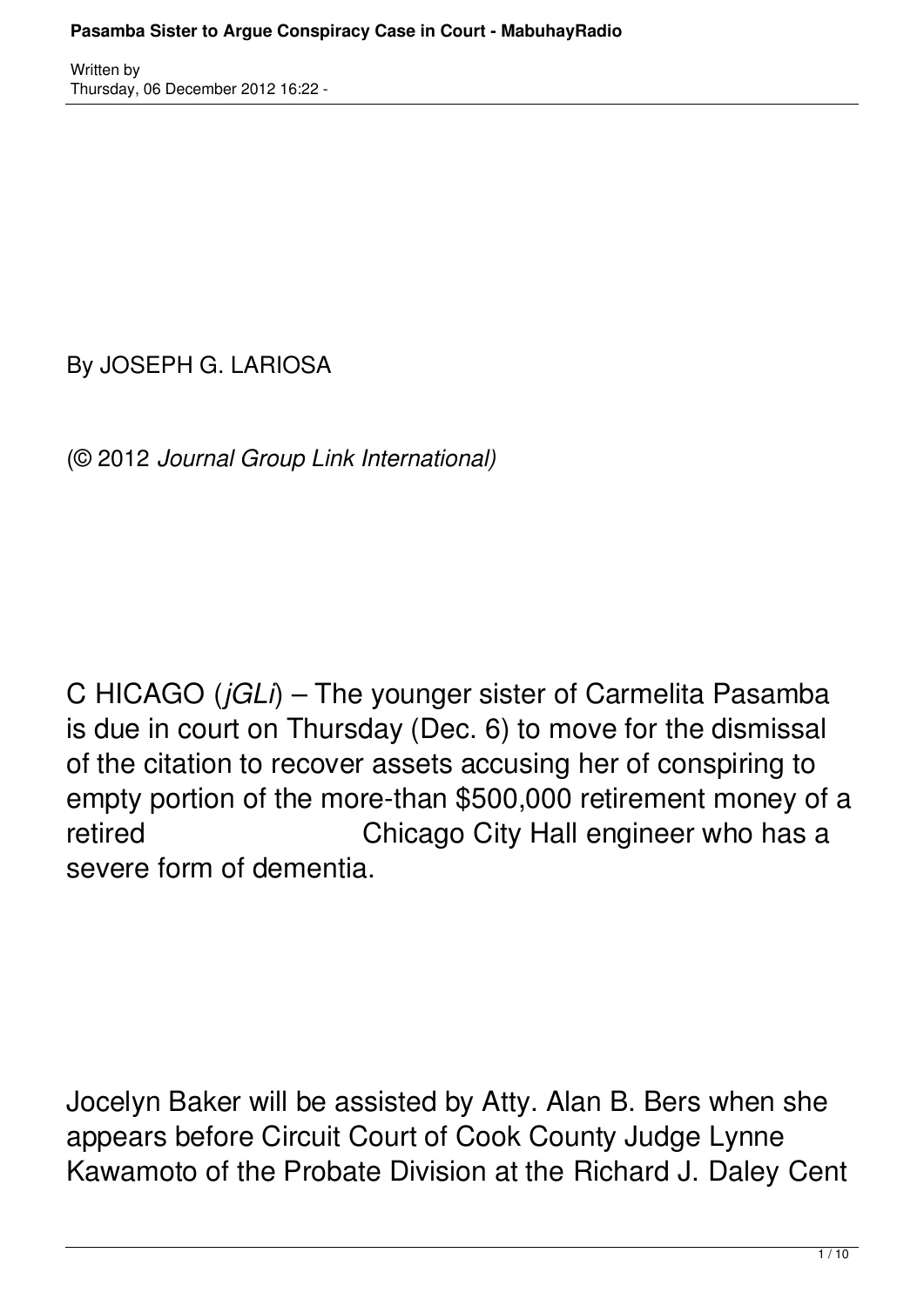#### er in die 19de jaar van die 19de eeu n.C. In die 19de eeu n.C. In die 19de eeu n.C. In die 19de eeu n.C. In 1 **Chicago**

, Illinois

for the hearing of a motion to dismiss affirmative defenses.

Ms. Baker, 45, had earlier signified her intention to settle the case but later changed her mind.

In her formal motion to dismiss, Ms. Baker said "the only material admissible fact" was her presence with Mr. Marshall F. Davies in the office of Atty. Al Bascos, who prepared the special power of attorney so Mrs. Pasamba will be able to buy groceries and other personal needs of Mr. Davies. Mr. Bascos also prepared the pour-over will and a trust for Mr. Davies' signature.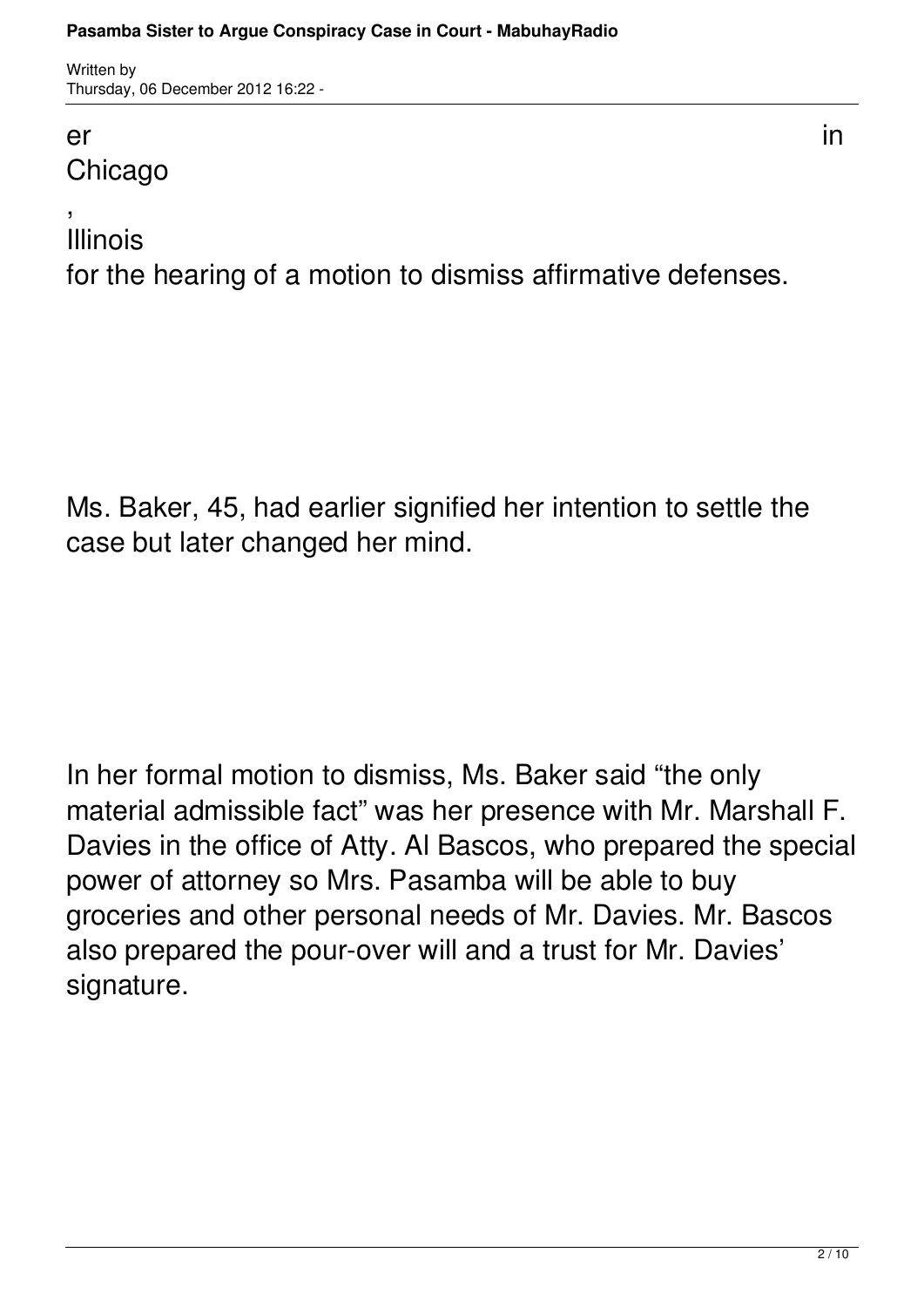conspiracy."

Ms. Baker said the case against her "does not allege facts which demonstrate how she allegedly acted in furtherance of the alleged conspiracy nor does it allege that she agreed to do any act in furtherance of the alleged conspiracy. "In short, the mechanism of her alleged participation has not been alleged. The mere allegation that she was present in Mr. Bascos' office is insufficient to state a cause of action for

Because "Ms. Baker provided most of her in-home care for Mr. Davies," she "would be expected to accompany him wherever he went," according to Bers.

Atty. James Burton, who is representing Mr. Davies on behalf of Cook County Public Guardian Robert F. Harris, said "Ms. Baker gained access to Mr. Davies' bank account and spent thousands of dollars of Mr. Davies money refurbishing her apartment" although she was supposed to be paid \$13 per hour for extending in-home care to the 94-year-old and disabled Mr. Davies.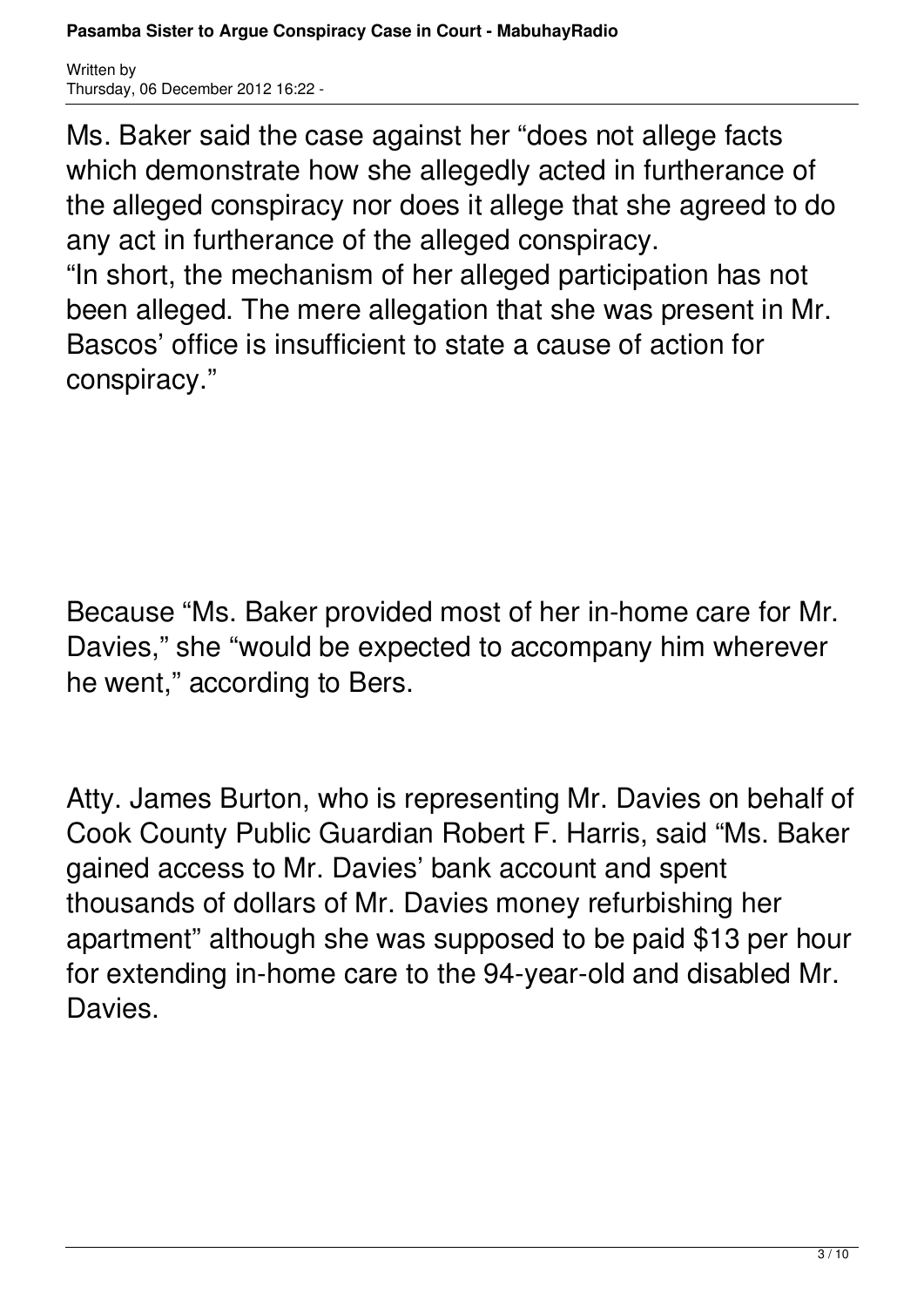# **ROUND-THE-CLOCK CARE**

D avies was admitted to Chicago's St. Joseph Hospital on Jan. 20, 2008

, due to extreme hip pain that kept him from walking. He also has colon cancer, hypothyroidism, hernia repair, hypertension and history of falls.

Upon his discharge, St. Joseph referred Mr. Davies to an agency for on-going in-home care that required a hired caregiver. Instead, Pasamba became Mr. Davies' in-home caregiver and later paid her sister, Jocelyn Baker, and her daughter, Donabel Copon, for his round-the-clock care.

In the will and trust crafted by Mr. Bascos, Ms. Baker was to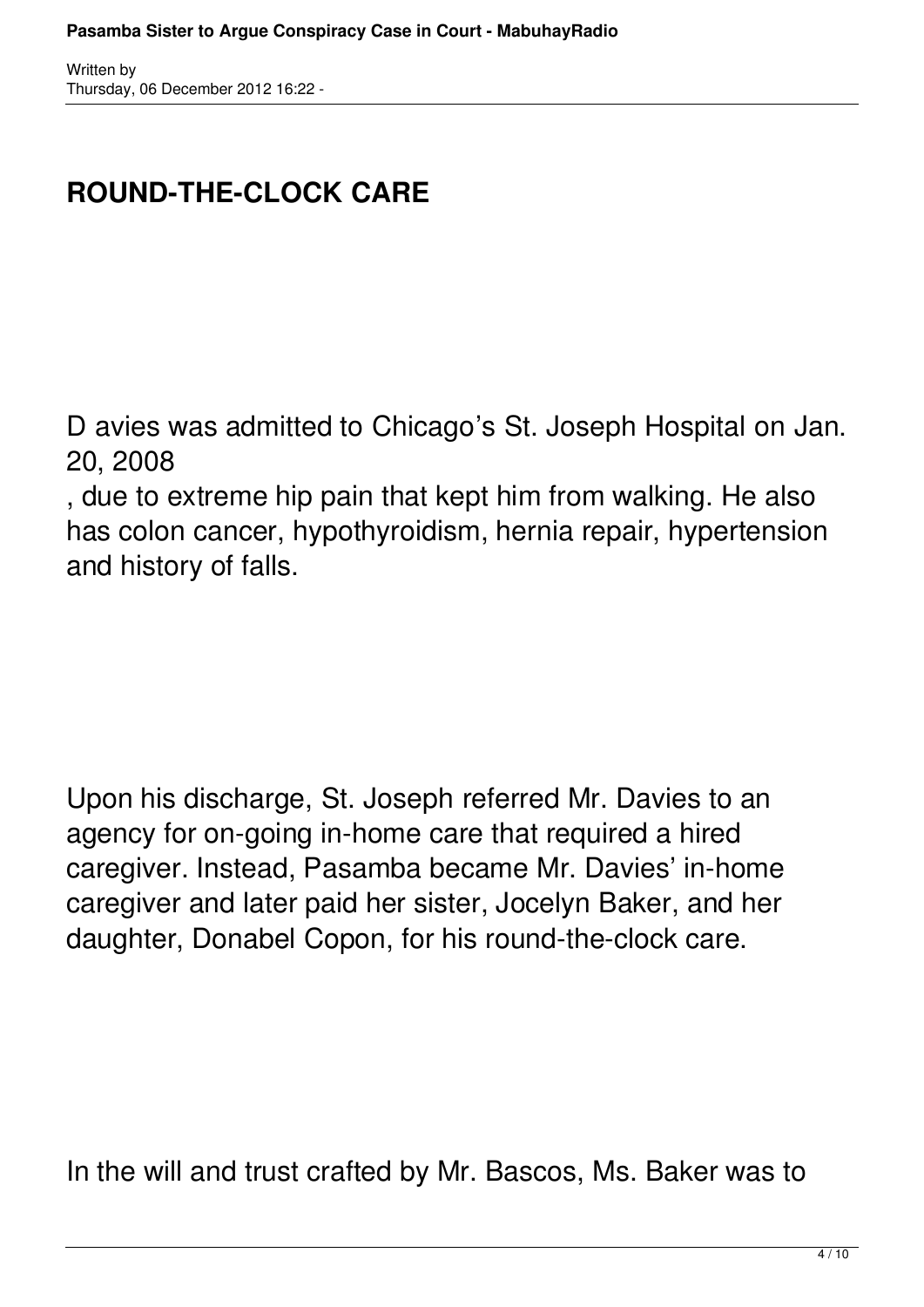receive \$25,000 upon Mr. Davies death. In a three-month period from April to July 2008, Ms. Baker received three checks from Mr. Davies totaling \$33,000.

Like her sister Carmelita, Ms. Baker remodeled her home, which included a new kitchen with appliances, a new bathroom, and new furniture. She also received \$5,000 as a gift on Dec. 8,  $2008$  . The contract of the contract of the contract of the contract of the contract of the contract of the contract of the contract of the contract of the contract of the contract of the contract of the contract of the

She converted at least \$40,300 of Mr. Davies' assets for her personal benefit.

Mr. Burton said Ms. Baker is liable to a civil conspiracy because she joined two or more people to accomplish a concerted action, which can either be for "unlawful purpose or a lawful purpose by unlawful means."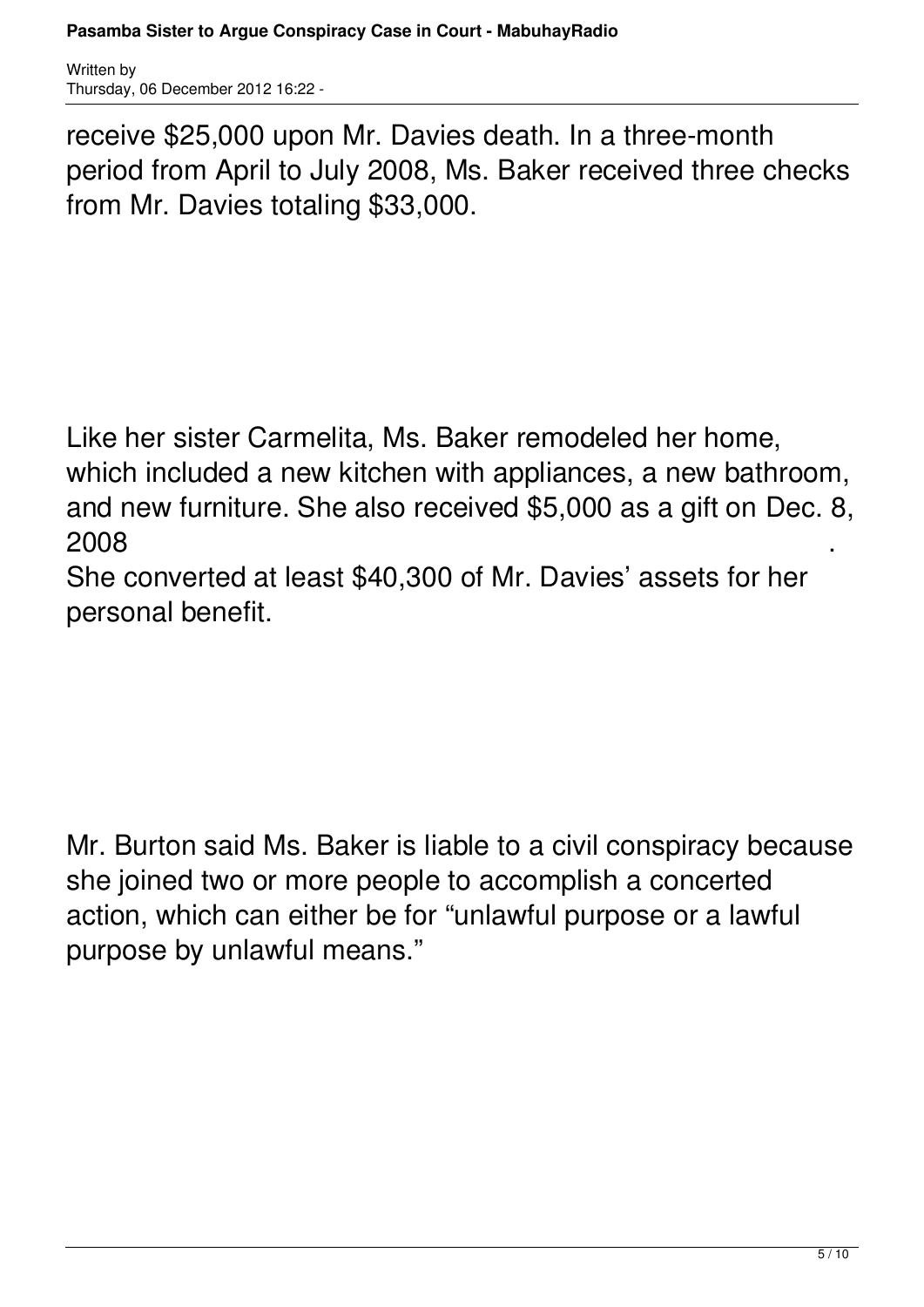In this case, Carmelita Pasamba and her sister, Jocelyn Baker, "physically brought Mr. Davies to Attorney Bascos' office in April 2008 for the purpose of changing Mr. Davies' estate plan, including a power of attorney for property and pour-over will and trust."

It was also alleged that "Ms. Pasamba "doubled paid Ms. Baker's salary for hours that Ms. Baker never worked.

"Here, there was an agreement between more than two parties, where Ms. Pasamba, Attorney Bascos, Edgardo Pasamba and Jocelyn Baker would receive a financial benefit upon the death of Mr. Davies via the trust."

If the civil case against Ms. Baker stands, she could be liable for criminal charges of financial exploitation of a disabled, a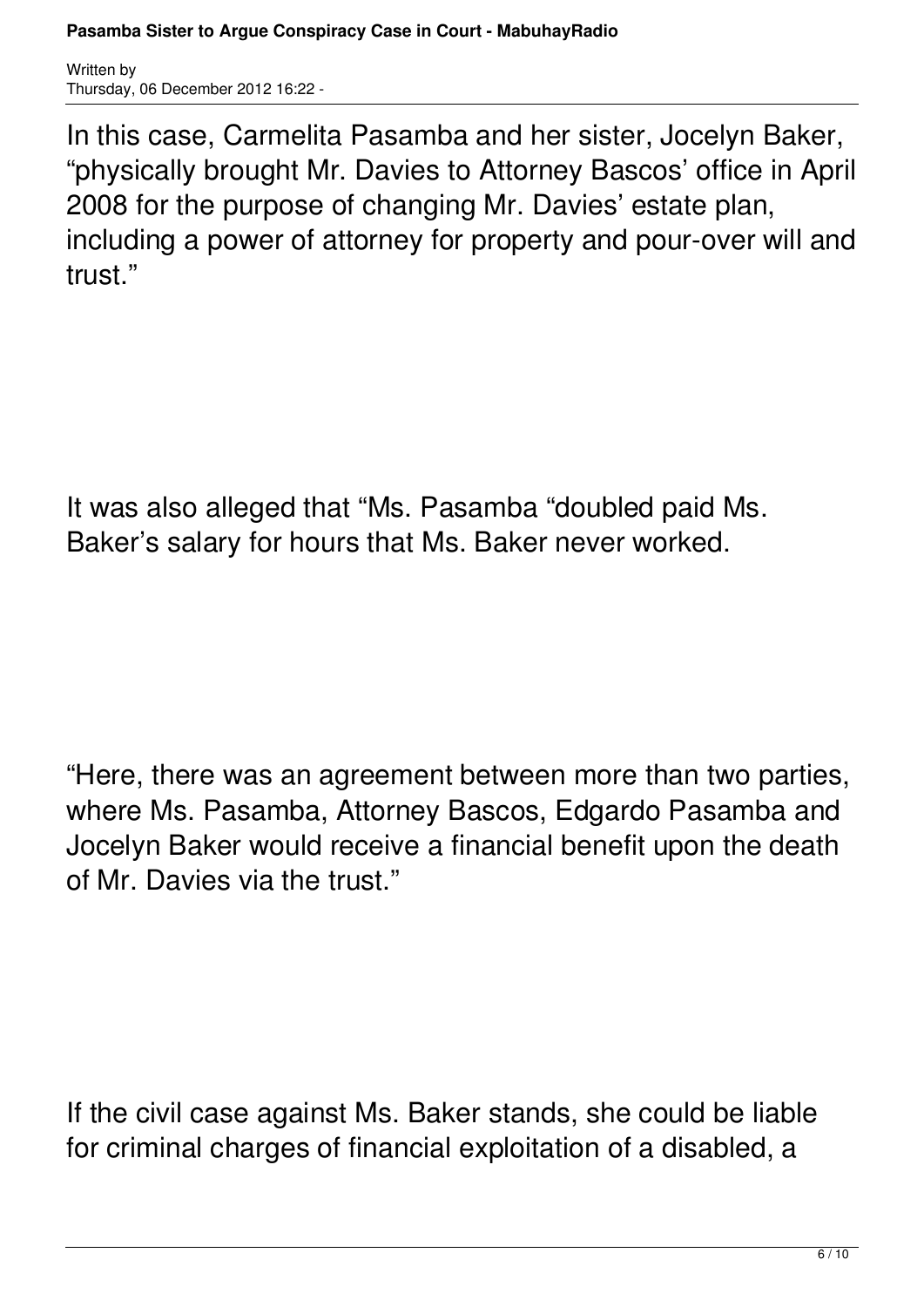Class X felony, that could land her in jail for five years plus payment of restitution.

# **BASCOS DENIES NAMING DAVIES BENEFICIARIES**

H er co-respondents in the case, namely, Carmelita Pasamba, Donabel Copon, Dennis Pasamba, Edgardo Pasamba, Alfonso Bascos, Cindy Rubio and St. Joseph Hospital have all issued a general denial to the conspiracy allegations.

In his answer thru his lawyer, Arcadio "Jun" Joaquin, Jr., Bascos denies that he suggested that the Filipino charities be included as beneficiaries of the trust.

In the trust that Attorney Bascos now denies to have crafted on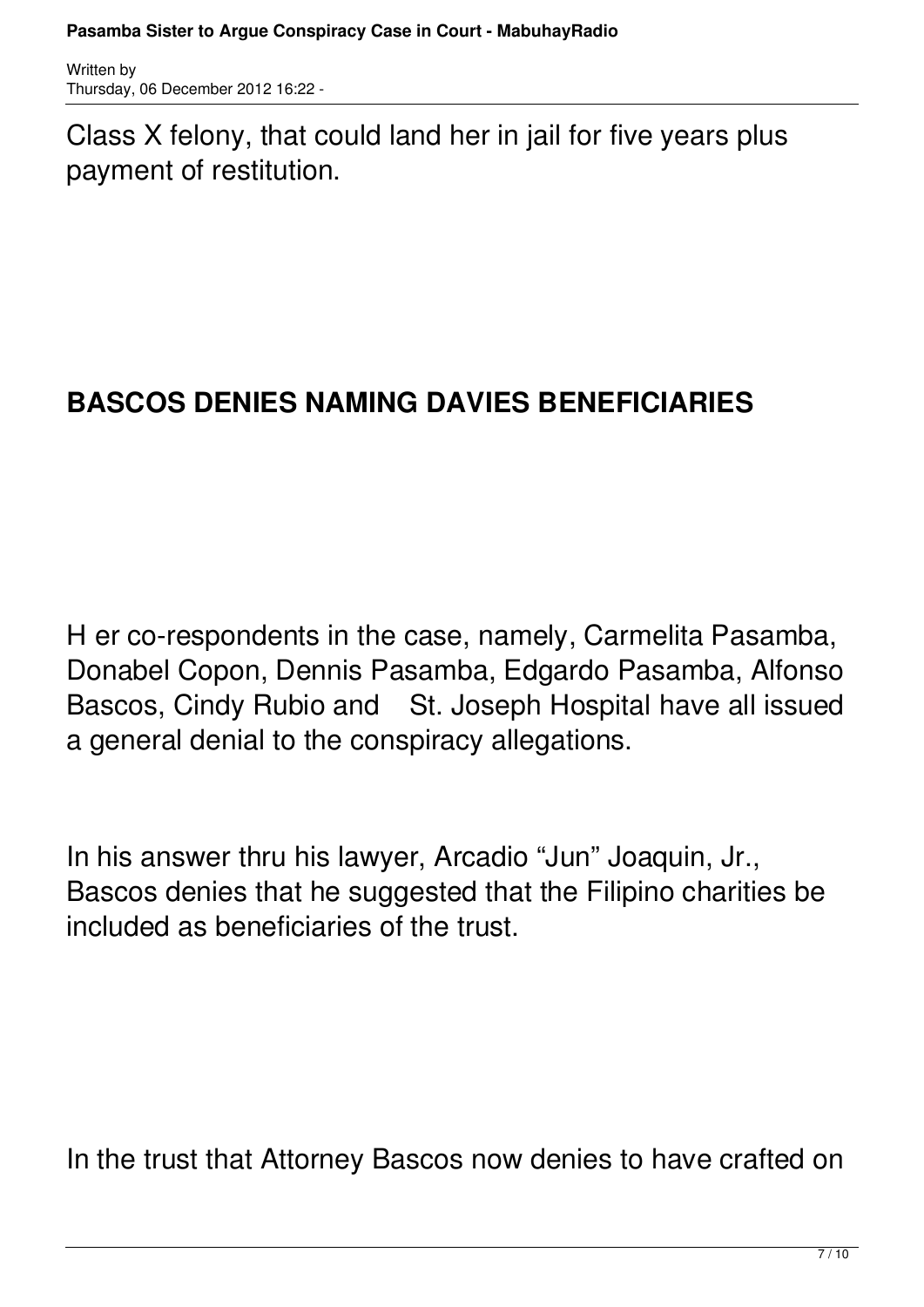# April 27, 2008 , that was referenced in the new will the following are the beneficiaries:

- Salvation Army, \$50,000;

 - Carmelita V. Pasamba, of 4330 W. Leland, Chicago, as personal and assistant and caregiver, \$100,000;

- Samaritan Home, \$35,000;
- Donabel Pasamba (Copon), \$25,000, (Carmelita's daughter and) one of my care givers;

 - Edgardo Pasamba, 61, \$25,000, (Carmelita's husband), a personal assistant and driver, who drives Davies to a lot to places he want to go and visit;

- Jocelyn Baker, \$25,000, (Carmelita's younger sister);

 - Jose Rizal Heritage Center, a community center of Filipino Americans

in Chicagoland, for the maintenance and upkeep of the building, \$5,000. This is a not-for-profit organization that provides social services to the community.

 - The Seniors Program of the Filipino-American Council of Chicago (FACC), \$5,000, for seniors and infirmed of the community;

The Health Care Program of the FACC, \$5,000; for flu shots, vaccine, health screening and referral programs for elderly and low-income individuals.

- The Free Legal Services Program of the FACC, \$5,000,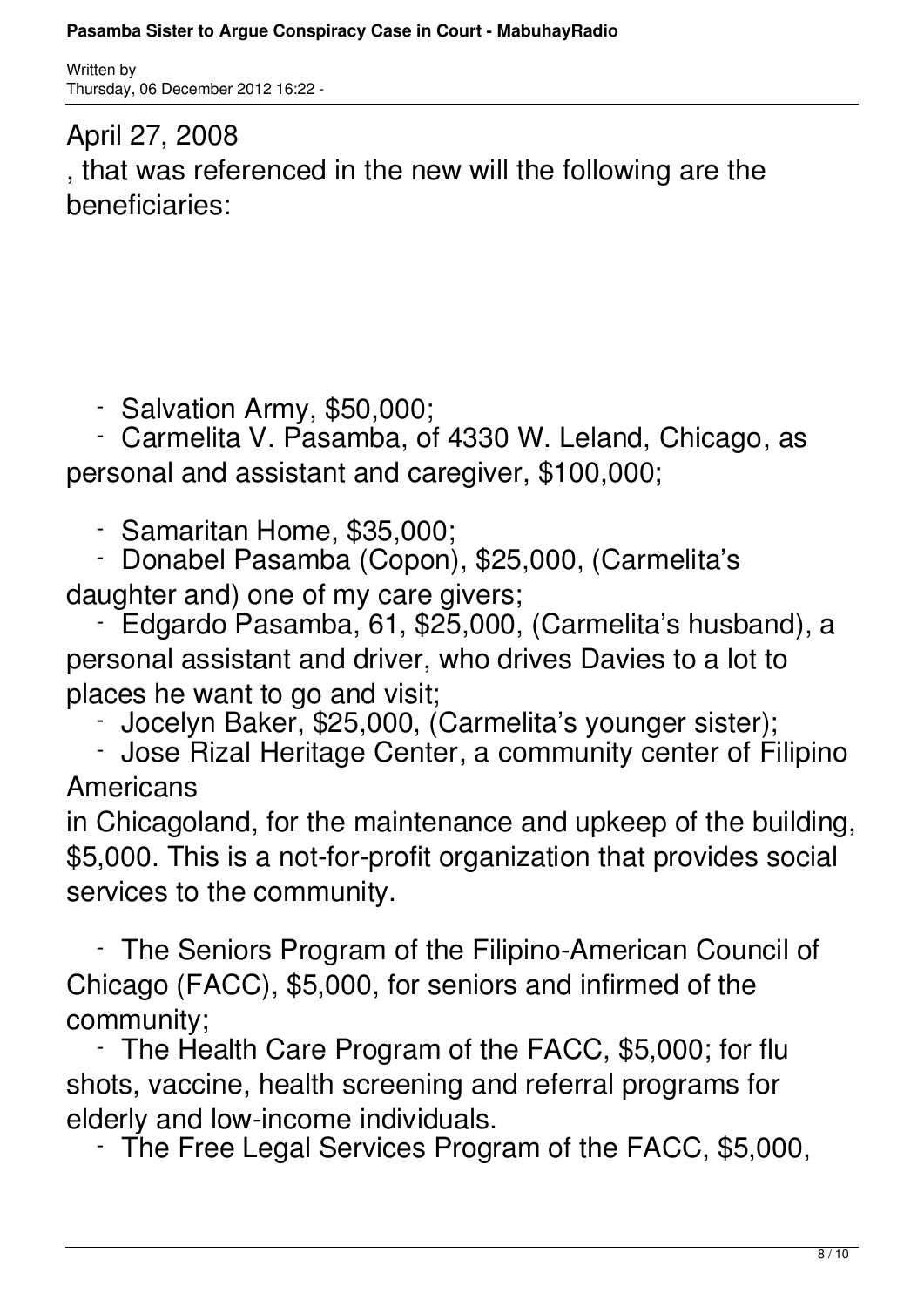free legal advice for elderly, low-income individuals and new immigrants in Chicagoland;

 - St. Joseph Cares Team, \$5,000; Bantay Bata Philippines, and

 - \$5,000; provides house and health care for homeless street children.

The residue of trust is left to Salvation Army, The Filipino-American Council of Greater Chicago, Inc. and Carmelita V. Pasamba in equal shares to be used for the benefit of the respective programs.  $# # #$ 

Watch out for the upcoming media-outlet oriented, subscription-based website of *Journal Group Link International*  that guarantees originally sourced stories, features, photos, audios and videos and multi-media contents.)

Editor's Note: To contact the author, please e-mail him at: (lario